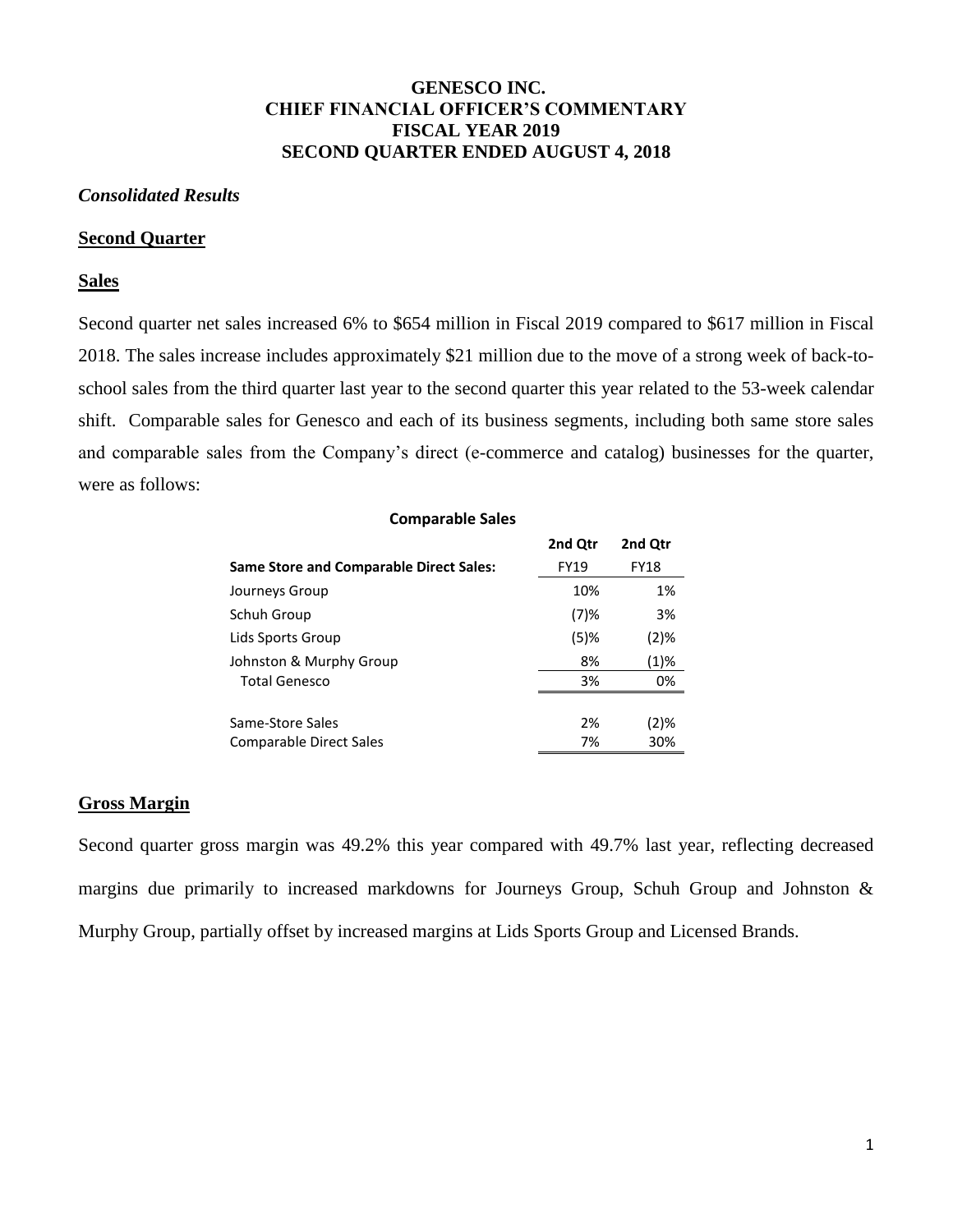# **SG&A**

Selling and administrative expense for the second quarter this year was 48.8% compared to 50.0% of sales last year. The decrease in expenses as a percentage of sales reflects primarily decreased occupancy and selling salary expenses as a percentage of sales at Journeys Group and decreased marketing expense as a percentage of sales at Johnston & Murphy Group, offset partially by increased occupancy and selling salary expenses as a percentage of sales at Schuh Group and Lids Sports Group as a result of their negative comparable sales for the quarter. The increased marketing expenses for the quarter reflects the impact of the new revenue recognition standard under U.S GAAP, which resulted in the recognition of \$2.5 million of direct-mail marketing costs that previously would have been deferred. SG&A expense would have leveraged another 90 basis points not including higher expense from bonus in better performing businesses plus these catalog costs. Included in last year's expenses were \$0.3 million of transition expenses associated with the acquisition of Little Burgundy. Excluding these transition expenses, SG&A expense as a percentage of sales still decreased to 48.8% compared to 50.0% last year. A reconciliation of non-GAAP financial measures to the most directly comparable GAAP measure is posted on the company's website in conjunction with this document.

#### **Asset Impairment and Other Items**

The asset impairment and other charge of \$1.0 million for the second quarter of Fiscal 2019 includes \$0.9 million for asset impairments and \$0.6 million for legal and other matters, partially offset by a \$0.5 million gain related to Hurricane Maria. The previous year's second quarter had asset impairments of \$0.1 million. The asset impairment and other charges and last year's transition expenses associated with the acquisition of Little Burgundy mentioned above are referred to as "Excluded Items" in the discussion below.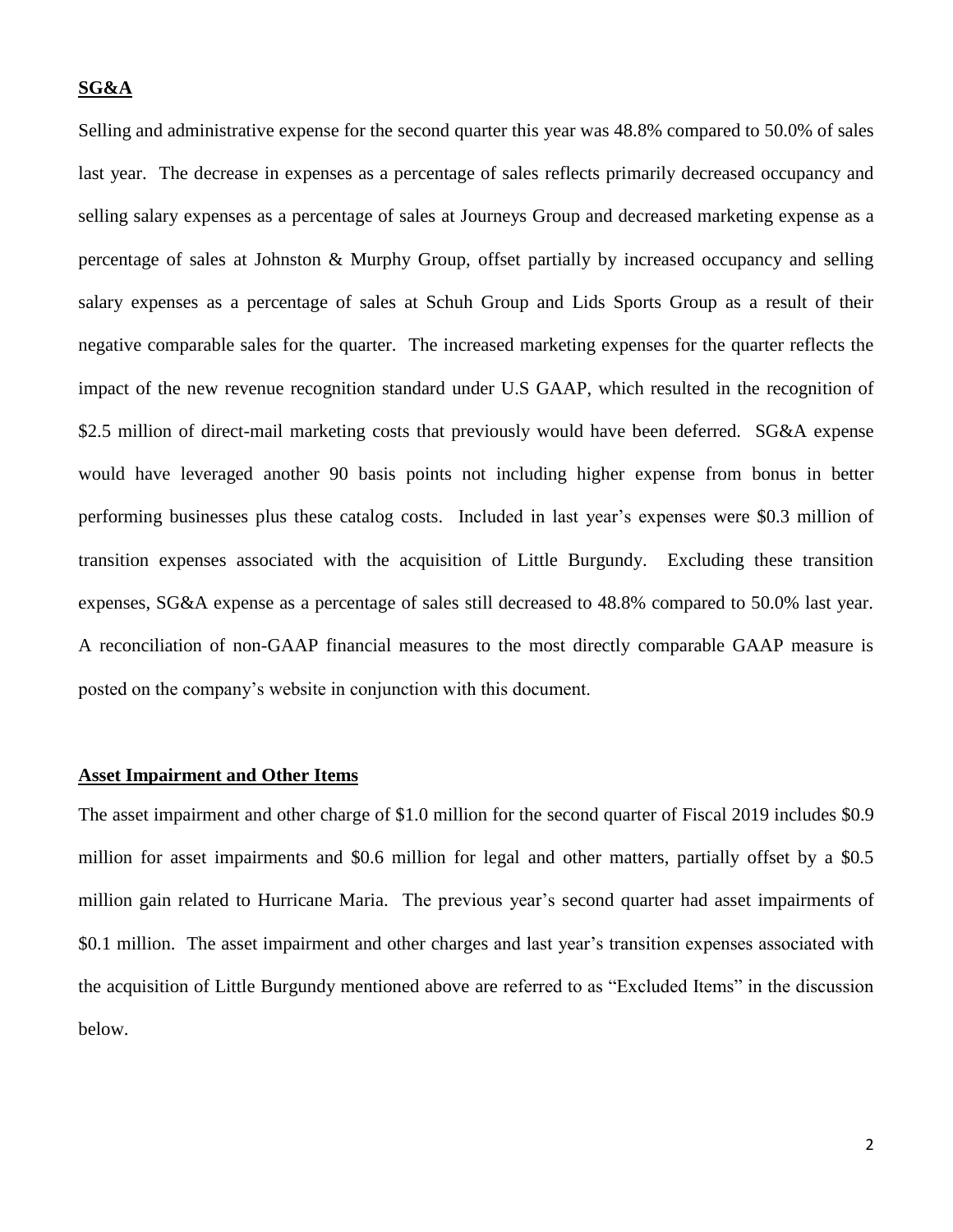# **Operating Earnings (Loss)**

Operating earnings for the second quarter were \$1.4 million this year compared with an operating loss of \$(2.0) million last year. Adjusted for the Excluded Items in both periods, operating earnings for the second quarter this year were \$2.4 million, compared with a loss of \$(1.6) million last year. Adjusted operating margin was 0.4% of sales in the second quarter of Fiscal 2019 and (0.3%) last year. A reconciliation of non-GAAP financial measures to the most directly comparable GAAP measure is posted on the Company's website in conjunction with this document.

# **Interest Expense**

Net interest expense for the second quarter decreased 12% to \$1.1 million compared to \$1.2 million last year resulting from decreased average revolver borrowings in the second quarter this year.

# **Pretax Earnings (Loss)**

Pretax earnings for the quarter were \$0.3 million in Fiscal 2019 compared to a pretax loss of \$(3.3) million last year. Adjusted for the Excluded Items in both years, pretax earnings for the quarter were \$1.3 million in Fiscal 2019 compared to a pretax loss of \$(2.9) million last year. A reconciliation of non-GAAP financial measures to the most directly comparable GAAP measure is posted on the company's website in conjunction with this document.

# **Taxes**

The effective tax rate for the quarter was 35.5% in Fiscal 2019 compared to (18.9%) last year. Included in taxes for the quarter was the impact of ASU 2016-09 related to the vesting of equity grants resulting in \$0.5 million of additional tax expense in the second quarter this year compared to \$2.2 million in the second quarter last year. The adjusted tax rate, reflecting the exclusion of the Excluded Items in both years and the additional tax expense related to equity grants, was 37.6% in Fiscal 2019 compared to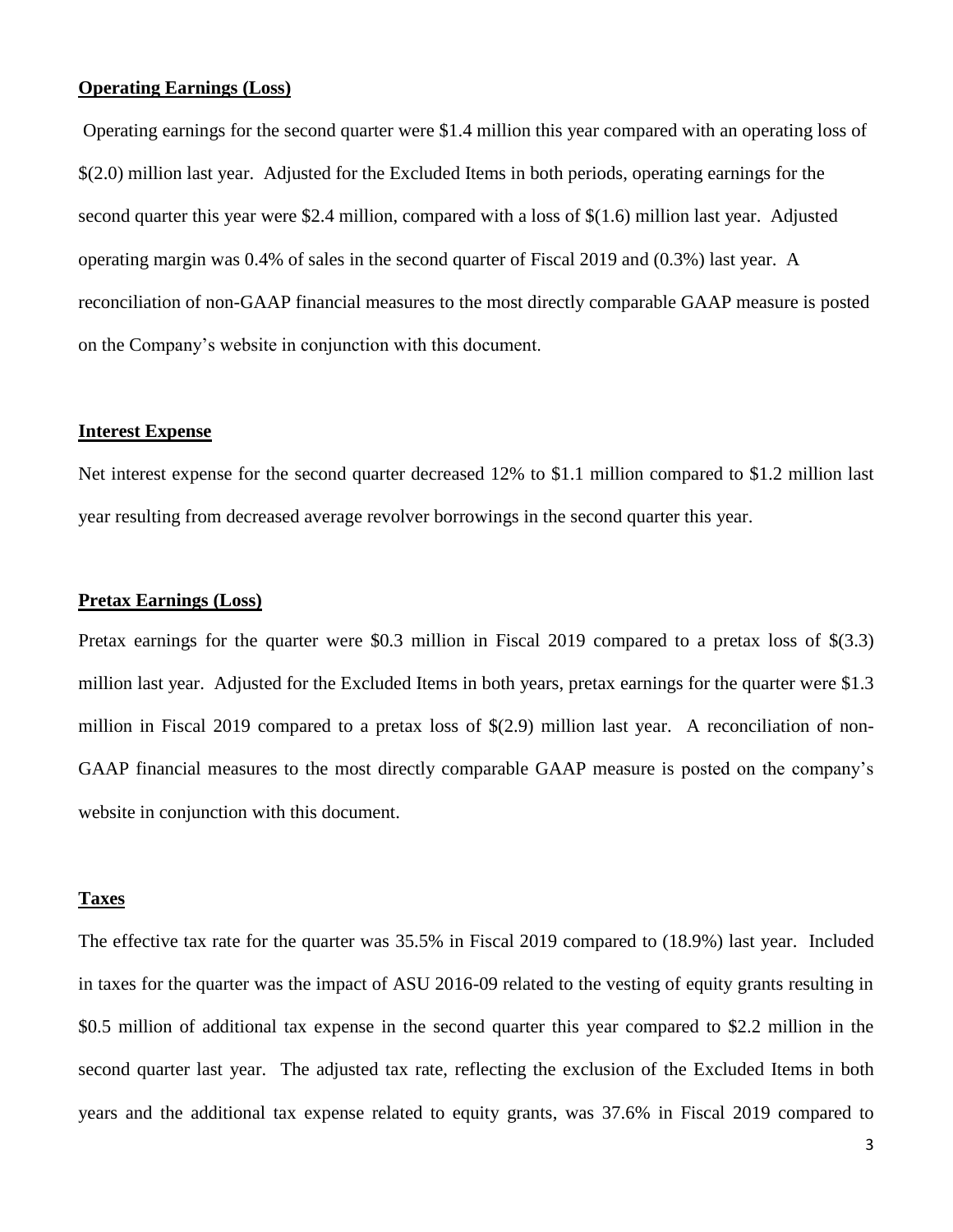31.9% last year. The higher adjusted tax rate for this year reflects the inability to recognize a tax benefit for certain overseas losses, partially offset by a lower U.S. federal income tax rate following the passage of the Tax Cut and Jobs Act in December 2017. A reconciliation of non-GAAP financial measures to the most directly comparable GAAP measure is posted on the company's website in conjunction with this document.

# **Earnings (Loss) From Continuing Operations After Taxes**

Earnings from continuing operations were \$0.2 million, or \$0.01 per diluted share, in the second quarter of Fiscal 2019, compared to a loss of \$(3.9) million, or \$(0.20) per diluted share, in the second quarter last year. Adjusted for the Excluded Items in both periods and using the adjusted tax rates, the second quarter earnings from continuing operations were \$0.8 million, or \$0.04 per diluted share in Fiscal 2019, compared with a loss from continuing operations of \$(2.0) million, or \$(0.10) per diluted share, last year. A reconciliation of non-GAAP financial measures to the most directly comparable GAAP measure is posted on the company's website in conjunction with this document.

## *Segment Results*

#### **Journeys Group**

Journeys Group's sales for the quarter increased 17.8% to \$305 million from \$259 million last year including approximately \$20 million due to the shift of the strong back-to-school week into the second quarter because Fiscal 2018 was a 53-week year. The average number of stores operated decreased 2% during the quarter compared to last year. Combined comparable sales increased 10% for the second quarter of Fiscal 2019 compared with 1% last year.

Gross margin for the Journeys Group decreased 90 basis points due primarily to increased markdowns in part because of the 53-week timing shift to one week later for the quarter end. The Journeys Group's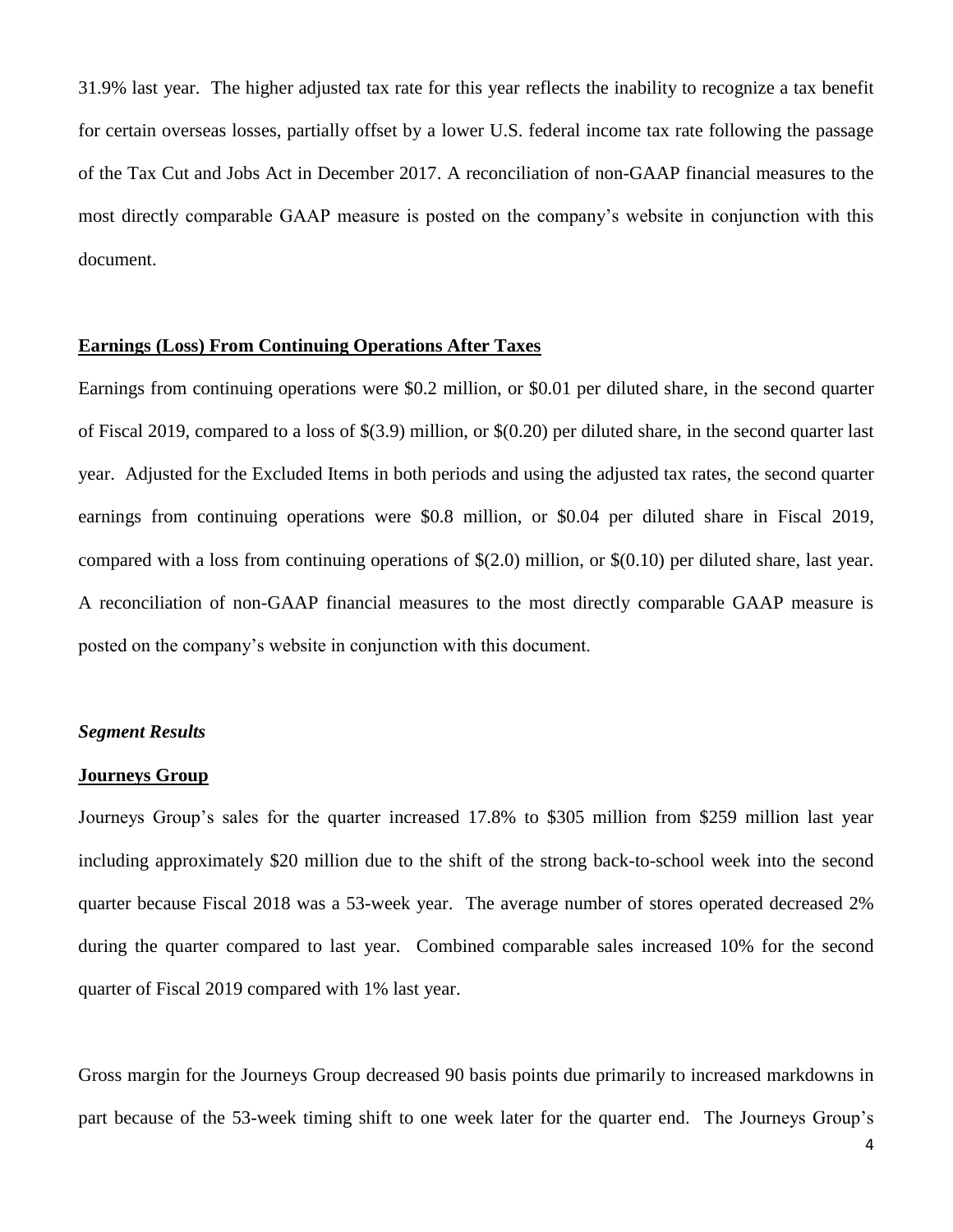adjusted SG&A expense decreased 410 basis points as a percent of sales for the quarter, reflecting leverage of occupancy related costs, selling salaries and depreciation, partially offset by increased bonus and catalog costs. The increase in catalog costs for the quarter reflects the impact of the new revenue recognition standard, which resulted in the recognition of \$2.9 million of direct-mail marketing costs that previously would have been deferred.

The Journeys Group's adjusted operating earnings for the second quarter of Fiscal 2019 was \$7.7 million, or 2.5% of sales, compared to a loss of \$(1.9) million, or (0.7%) of sales, last year. A reconciliation of non-GAAP financial measures to the most directly comparable GAAP measure is posted on the company's website in conjunction with this document.

# **Schuh Group**

Schuh Group's sales for the quarter increased 0.5% to \$98.2 million, compared to \$97.6 million last year. Schuh Group sales increased \$2.9 million due to increases in exchange rates during the second quarter this year compared to the same period last year and the Group's average number of stores operated increased 5% during the quarter compared to last year. Excluding the impact of exchange rates, Schuh Group sales would have decreased 2% for the second quarter this year. Total comparable sales decreased 7% compared to a 3% increase in comparable sales last year.

Gross margin for Schuh Group decreased 110 basis points in the quarter due primarily to increased promotional activity. Schuh Group's SG&A expense increased 240 basis points reflecting the inability to leverage expenses due to the negative comparable sales for the quarter.

Schuh Group's operating earnings for the second quarter of Fiscal 2019 were \$1.1 million, or 1.1% of sales compared with \$4.5 million, or 4.6% of sales last year.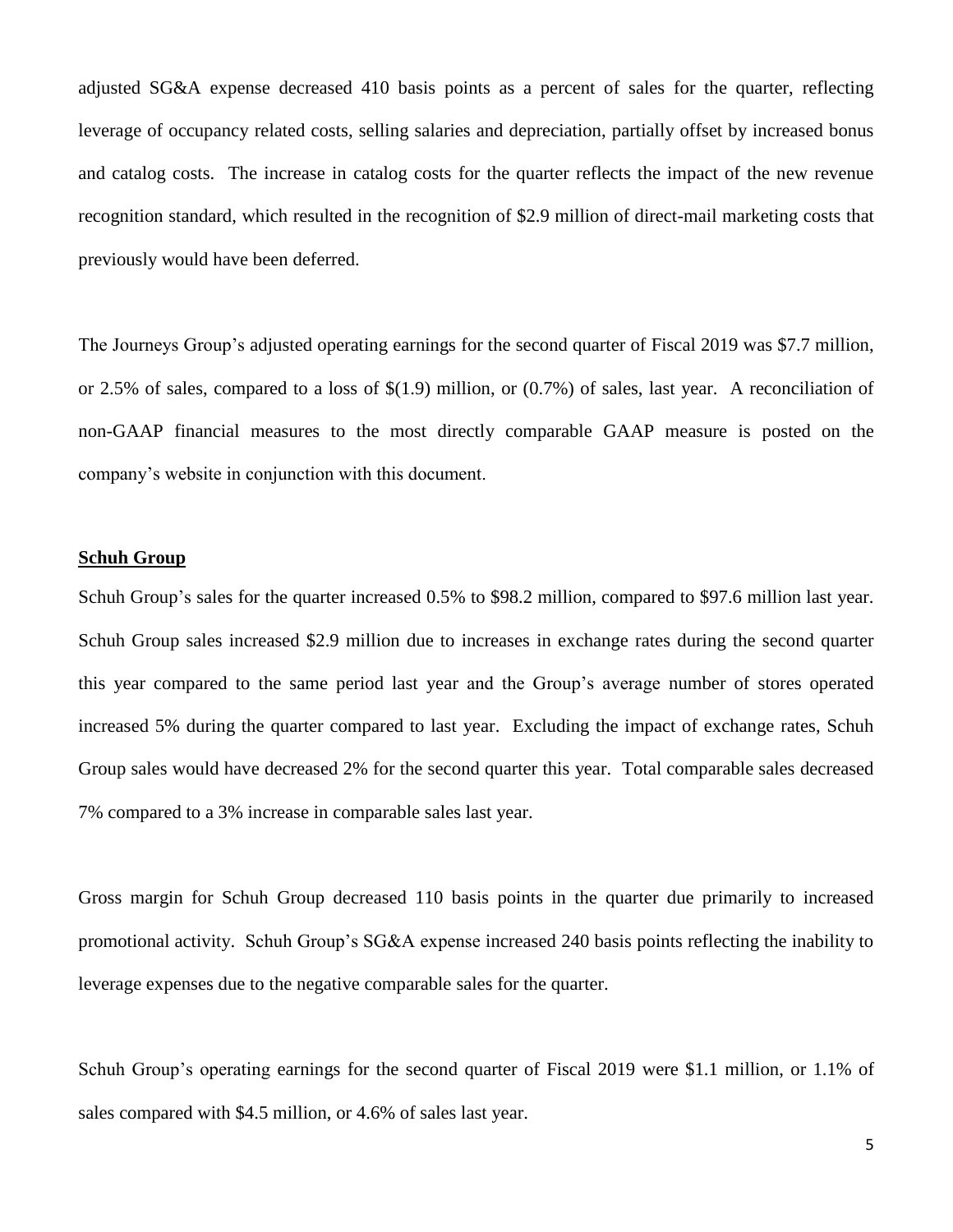# **Lids Sports Group**

Lids Sports Group's sales for the second quarter decreased 7.4% to \$167 million from \$180 million last year, reflecting negative comparable sales and a 5% decrease in the Group's average number of stores operated during the quarter when compared to last year. Comparable sales, including both same store and comparable direct sales, decreased 5% this year compared to a 2% decrease last year.

The Group's gross margin as a percent of sales increased 60 basis points reflecting decreased freight costs and decreased promotional activity, partially offset by slightly increased shipping and warehouse expense. SG&A expense as a percent of sales increased 160 basis points, reflecting the inability to leverage expenses due to the negative comparable sales for the quarter, particularly selling salaries, compensation, depreciation and marketing expenses, partially offset by decreased professional fees, reflecting the implementation of software as a service last year, and credit card expenses.

The Group's second quarter operating earnings for Fiscal 2019 were \$1.2 million, or 0.7% of sales, compared to \$3.0 million, or 1.7% of sales, last year.

#### **Johnston & Murphy Group**

Johnston & Murphy Group's second quarter sales increased 5.5% to \$68 million, compared to \$65 million in the second quarter last year. Combined comparable sales increased 8% for the second quarter of Fiscal 2019 compared to a 1% decrease last year. The Group's average number of stores operated increased 2% for the quarter. Johnston & Murphy wholesale sales were flat for the quarter. In addition, the Group's sales decreased approximately \$1 million due to the shift of a week into the second quarter due to the 53 week calendar shift.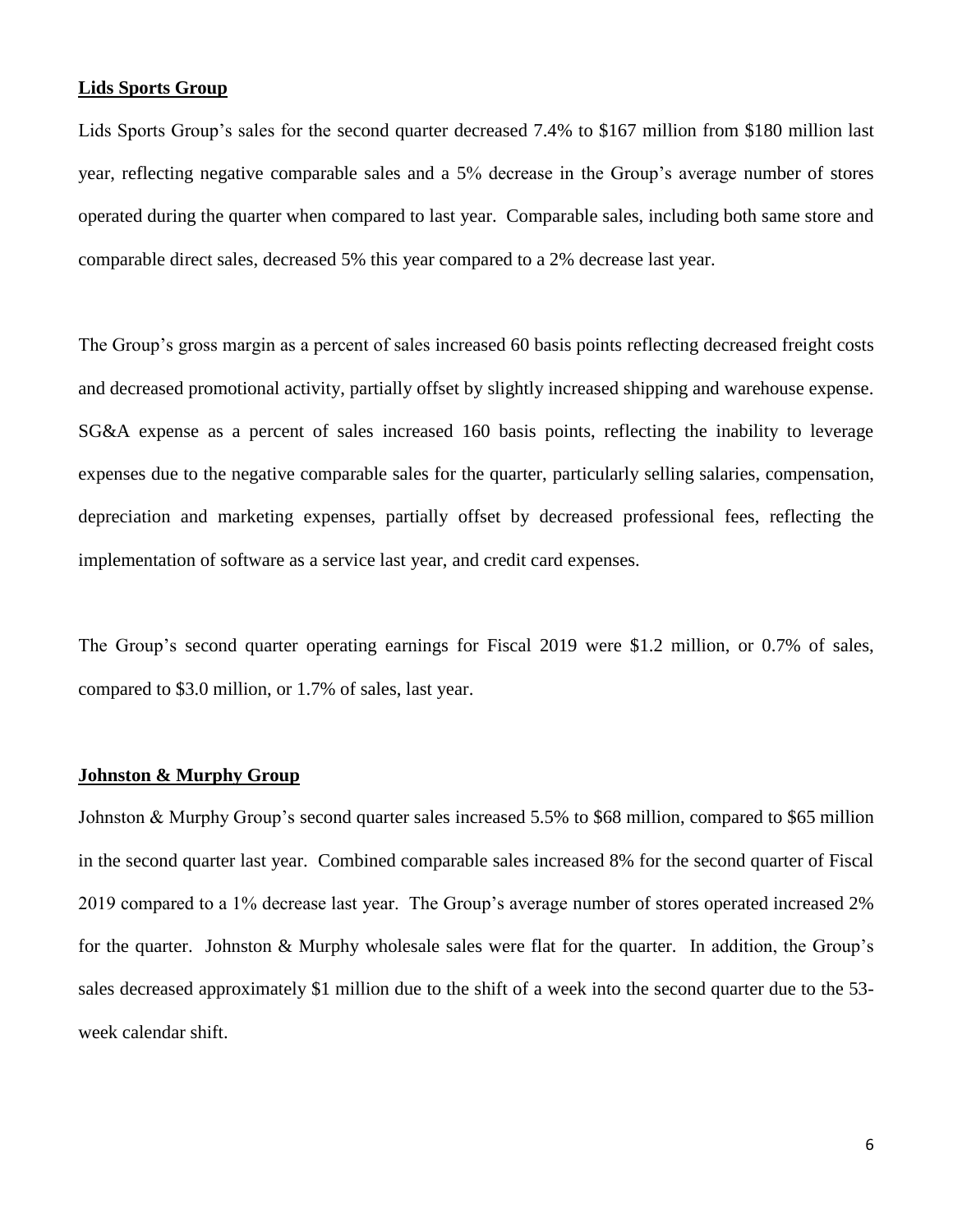Johnston & Murphy Group's gross margin decreased 170 basis points in the quarter due primarily to markdowns in the wholesale business as a result of clearing some pockets of slow-moving inventory. SG&A expense as a percentage of sales decreased 70 basis points due to decreased marketing, compensation and rent expense, partially offset by increased bonus expense. The decreased catalog costs reflects the impact of the new revenue recognition standard, which resulted in a decrease of \$0.4 million in direct-mail marketing costs.

The Group's operating earnings for the second quarter of Fiscal 2019 was \$0.9 million or 1.4% of sales, compared to \$1.5 million, or 2.4% of sales last year.

# **Licensed Brands**

Licensed Brands' sales increased 4.3% to \$15.3 million in the second quarter of Fiscal 2019, compared to \$14.7 million in the second quarter last year, reflecting primarily increased sales under a small footwear license, partially offset by decreased sales of Dockers Footwear.

Licensed Brands' gross margin was up 440 basis points due to higher initial margins, reflecting better margins on closeout sales and decreased margin assistance.

SG&A expense as a percentage of sales decreased 10 basis points due to decreased royalty and compensation expenses, mostly offset by increased bonus, freight and other expenses.

The operating loss for the second quarter of Fiscal 2019 was \$(0.4) million or (2.6%) of sales, compared to  $$(1.1)$  million, or  $(7.2%)$  of sales, last year.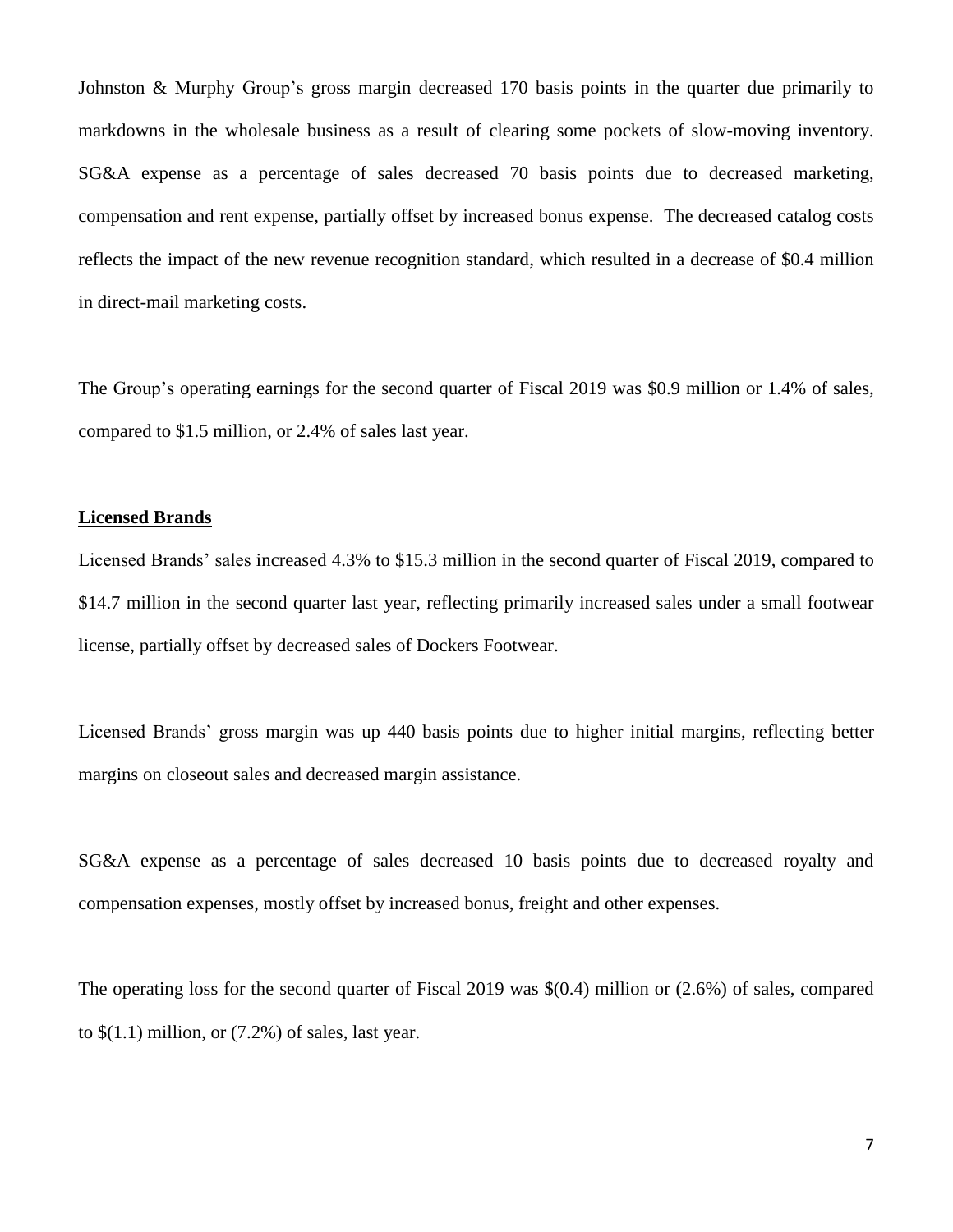# **Corporate**

Corporate expenses were \$9.1 million or 1.4% of sales for the second quarter of Fiscal 2019, compared to \$7.9 million or 1.3% of sales, last year. Adjusted for the applicable Excluded Items, corporate expenses were \$8.0 million this year compared to \$7.8 million last year, reflecting increased professional fees and other income, partially offset by decreased bank fees. A reconciliation of non-GAAP financial measures to the most directly comparable GAAP measures is posted on the Company's website in conjunction with this document.

# *Balance Sheet*

#### **Cash**

Cash at the end of the second quarter was \$50 million compared with \$44 million last year. We ended the quarter with \$22 million in U.K. debt, compared with \$29 million in U.K. debt last year. Domestic revolver borrowings were \$61 million at the end of the second quarter this year compared to \$162 million for the second quarter last year. The domestic revolver borrowings included \$14 million related to Genesco (UK) Limited and \$44 million related to GCO Canada, with \$3 million in U.S. dollar borrowings at the end of the second quarter of Fiscal 2019.

We did not repurchase any shares in the second quarter of Fiscal 2019 for Fiscal 2018. As of the end of the second quarter of Fiscal 2019, we still have about \$24 million remaining under the most recent buyback authorization.

# **Inventory**

Inventories decreased 9% in the second quarter of Fiscal 2019 on a year-over-year basis. Retail inventory per square foot decreased 7%.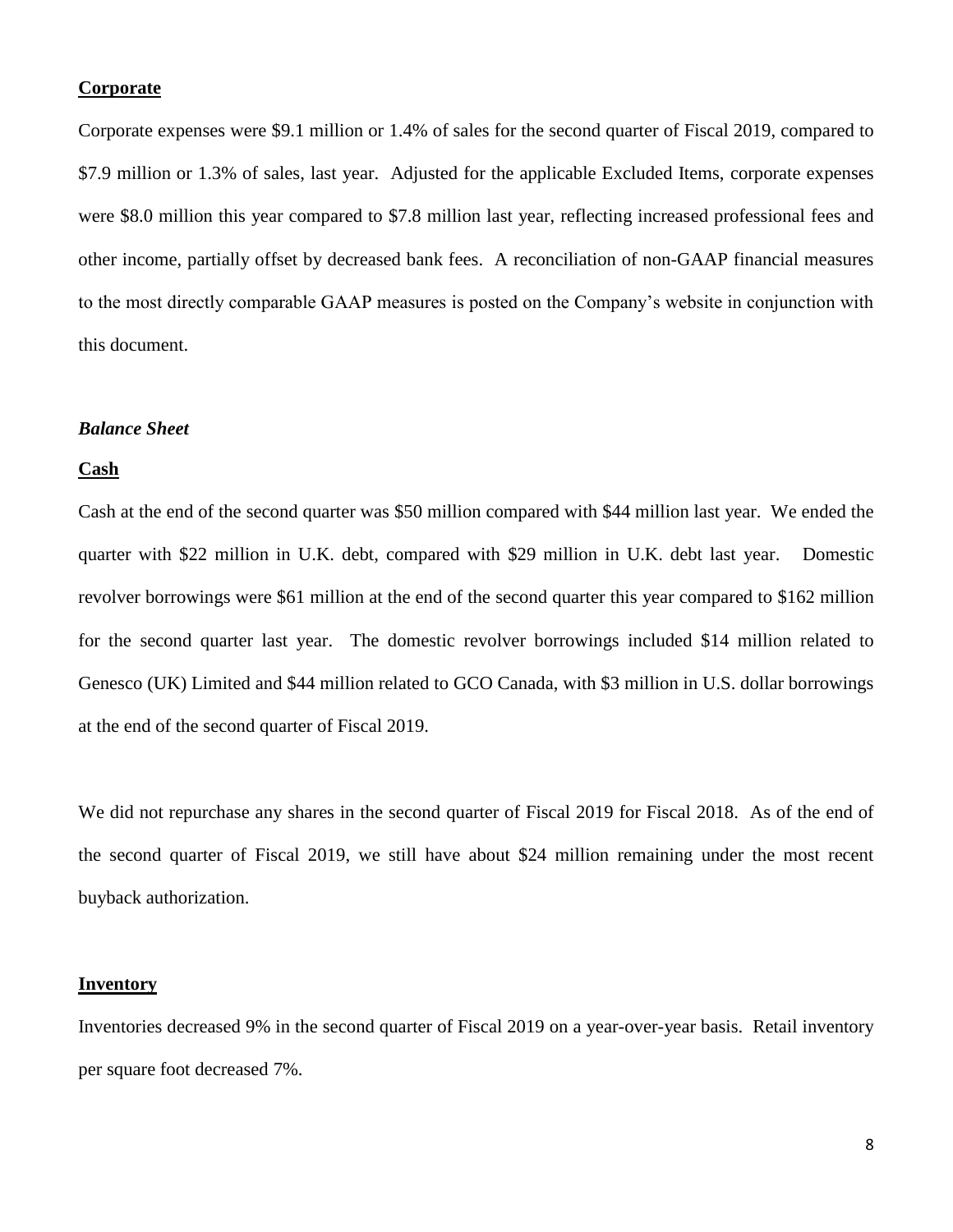# *Capital Expenditures and Store Count*

For the second quarter, capital expenditures were \$12 million and depreciation and amortization was \$19 million. During the quarter, we opened 8 new stores and closed 31 stores. Excluding Locker Room by Lids in Macy's stores, we ended the quarter with 2,540 stores compared with 2,621 stores at the end of the second quarter last year, or a decrease of 3%. Square footage was down 2% on a year-over-year basis, both including and excluding the Macy's locations. The store count as of August 4, 2018 included:

| Lids stores (including 113 stores in Canada)    | 835   |
|-------------------------------------------------|-------|
| Lids Locker Room Stores (including 29 stores in | 157   |
| Canada)                                         |       |
| Lids Clubhouse stores                           | 16    |
| Journeys stores (including 46 stores in Canada) | 935   |
| Little Burgundy                                 | 39    |
| Journeys Kidz stores                            | 241   |
| <b>Schuh Stores</b>                             | 135   |
| Johnston & Murphy Stores and Factory stores     | 182   |
| (including 8 stores in Canada)                  |       |
| <b>Total Stores</b>                             | 2,540 |
| Locker Room by Lids in Macy's stores            | 117   |
| <b>Total Stores and Macy's Locations</b>        | 2,657 |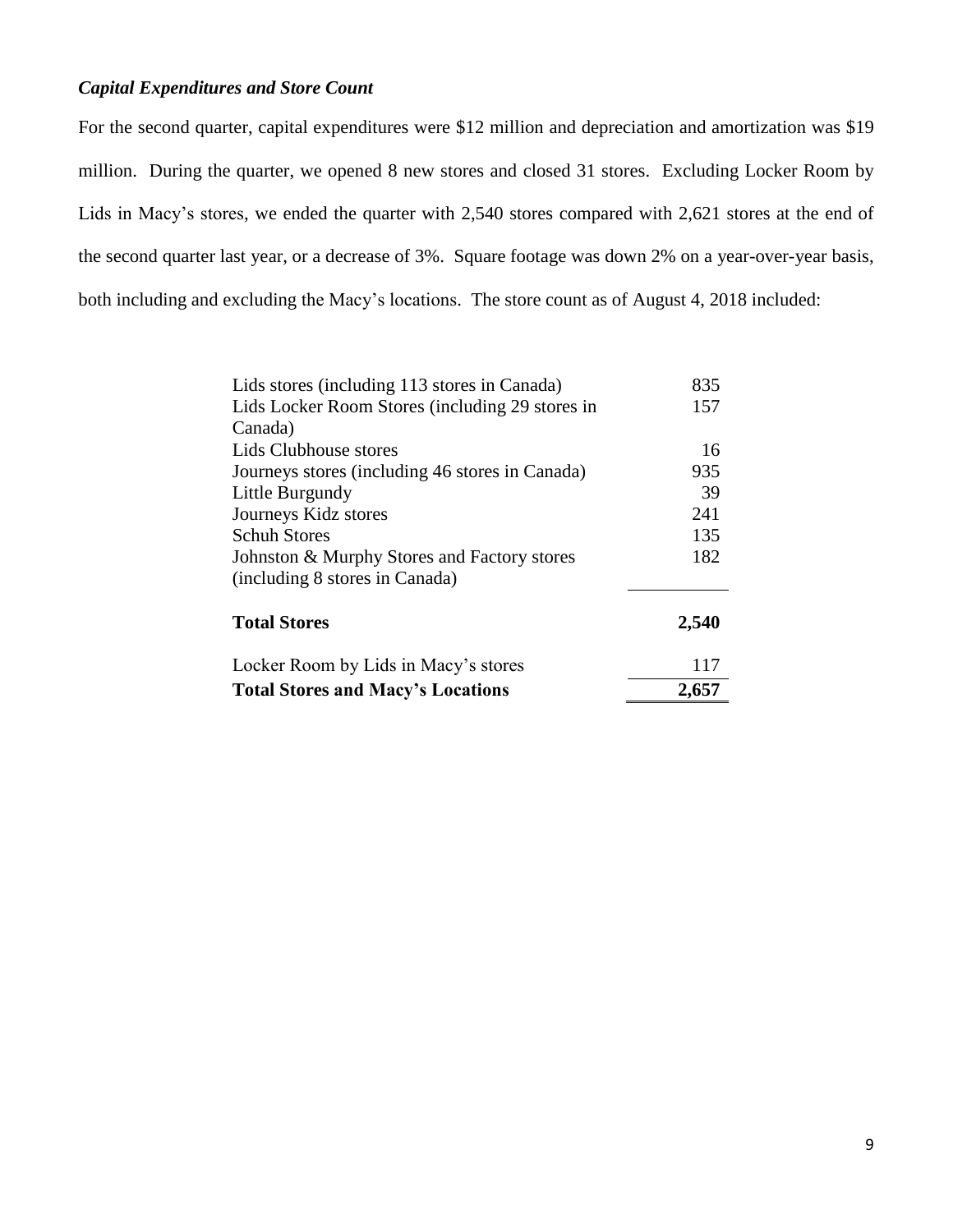For Fiscal 2019, we are forecasting capital expenditures of approximately \$60-\$65 million and depreciation and amortization of about \$77 million. Projected square footage is expected to decrease approximately 1% for Fiscal 2019. Our current store openings and closing plans by chain are as follows:

|                                    | <b>Actual</b><br><b>Jan 2018</b> | Projected<br><b>New</b> | Projected<br><b>Closings</b> | Projected<br><b>Jan 2019</b> |
|------------------------------------|----------------------------------|-------------------------|------------------------------|------------------------------|
|                                    |                                  |                         |                              |                              |
| <b>Journeys Group</b>              | 1,220                            | 21                      | (28)                         | 1,213                        |
| Journeys stores (U.S.)             | 893                              | 10                      | (21)                         | 882                          |
| Journeys stores (Canada)           | 46                               | $\overline{0}$          | 0                            | 46                           |
| Little Burgundy                    | 39                               | 3                       | (1)                          | 41                           |
| Journeys Kidz stores               | 242                              | 8                       | (6)                          | 244                          |
| <b>Johnston &amp; Murphy Group</b> | 181                              | 4                       | $\bf{0}$                     | 185                          |
| <b>Schuh Group</b>                 | 134                              | 7                       | (5)                          | 136                          |
| <b>Lids Sports Group</b>           | 1,159                            | 19                      | (73)                         | 1,105                        |
| Lids hat stores (U.S.)             | 739                              | 9                       | (36)                         | 712                          |
| Lids hat stores (Canada)           | 114                              | 3                       | (7)                          | 110                          |
| Locker Room stores (U.S.)          | 134                              | 1                       | (14)                         | 121                          |
| Locker Room stores (Canada)        | 29                               | $\Omega$                | (2)                          | 27                           |
| Clubhouse stores                   | 21                               | $\overline{0}$          | (5)                          | 16                           |
| Locker Room by Lids (Macy's)       | 122                              | 6                       | (9)                          | 119                          |
| <b>Total Stores</b>                | 2,694                            | 51                      | (106)                        | 2,639                        |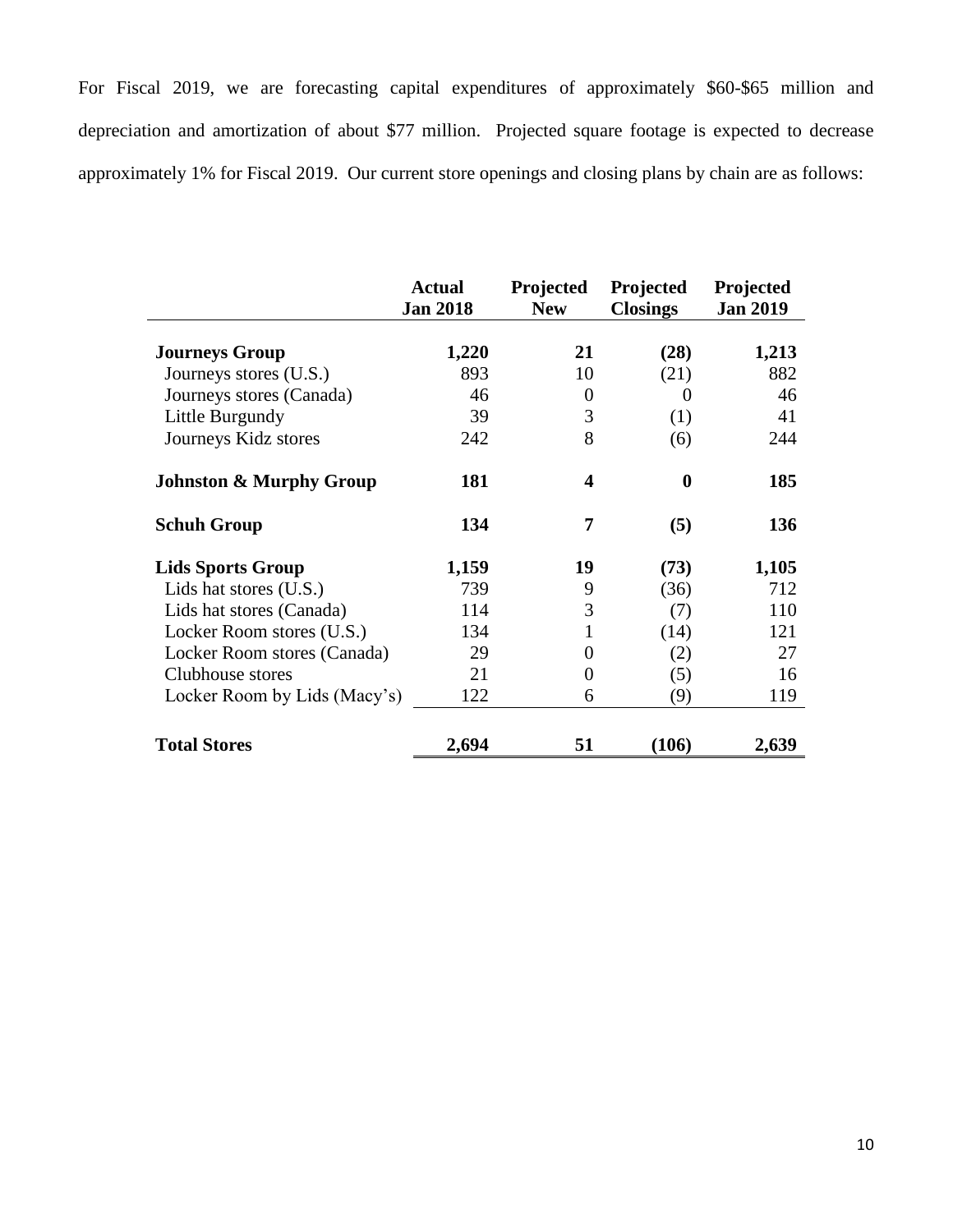# *Comparable Sales Assumptions in Fiscal 2019 Guidance*

Our guidance for Fiscal 2019 assumes comparable sales (including both same store sales and comparable

direct sales) for each retail segment by quarter as follows:

|                         | <b>Actual</b> | <b>Actual</b>  | <b>Guidance</b> | <b>Guidance</b> |             |
|-------------------------|---------------|----------------|-----------------|-----------------|-------------|
|                         | Q1            | Q <sub>2</sub> | Q <sub>3</sub>  | <b>Q4</b>       | <b>FY19</b> |
| Journeys Group          | 6%            | 10%            | $6 - 10\%$      | $1 - 4\%$       | $5 - 7\%$   |
| Lids Sports Group       | (7)%          | (5)%           | $(3) - 1\%$     | $(1) - 4\%$     | $(4)-(1)\%$ |
| Schuh Group             | (13)%         | (7)%           | $(7)-(5)\%$     | $(6)-(4)\%$     | $(8)-(7)\%$ |
| Johnston & Murphy Group | 7%            | 8%             | $4 - 5\%$       | $2 - 4%$        | $5 - 6\%$   |
| <b>Total Genesco</b>    | (1)%          | 3%             | $2 - 5\%$       | $0 - 3\%$       | $-3%$       |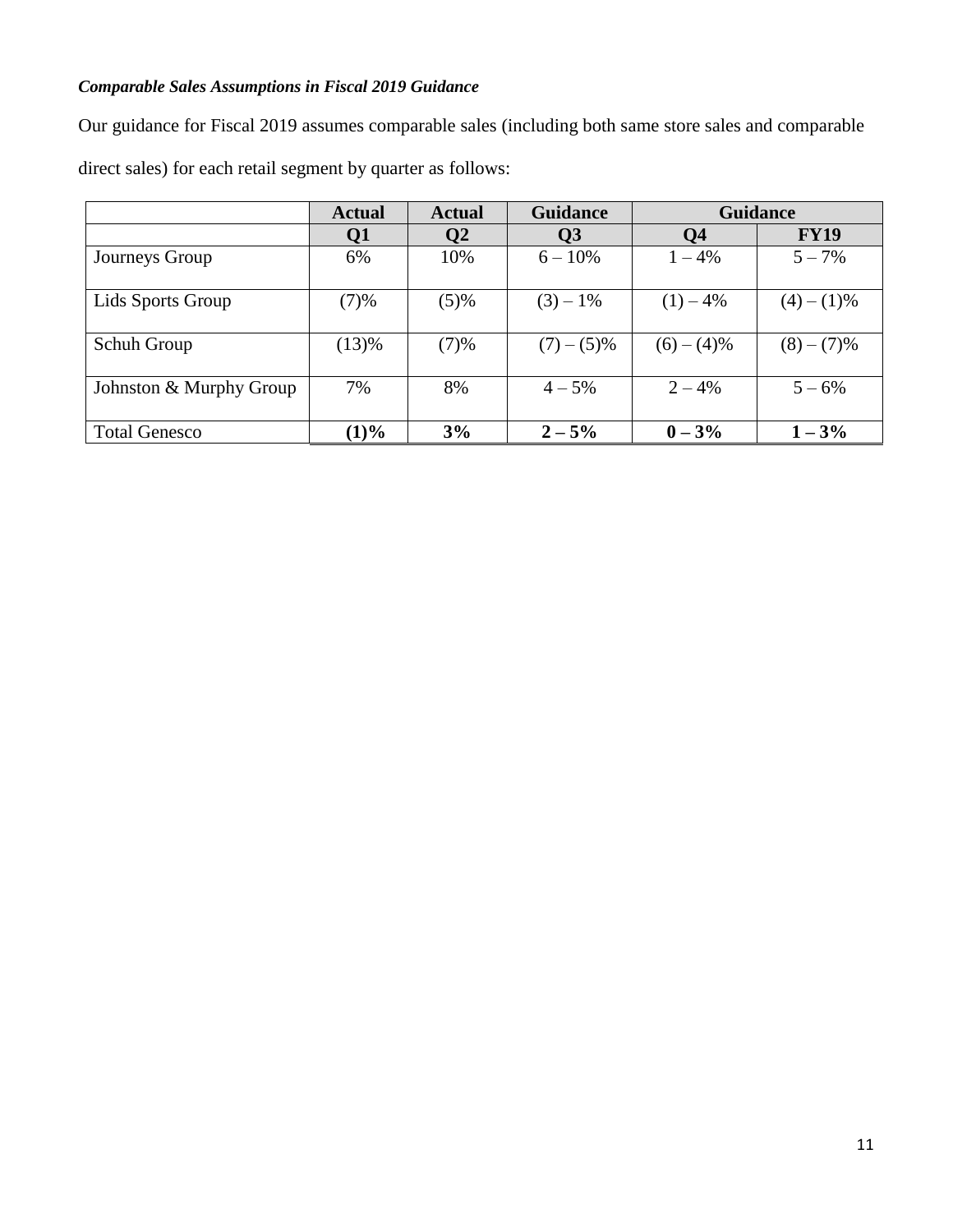# **Cautionary Note Concerning Forward-Looking Statements**

This presentation contains forward-looking statements, including those regarding the performance outlook for the Company and its individual businesses (including, without limitation, sales, expenses, margins and earnings) and all other statements not addressing solely historical facts or present conditions. Actual results could vary materially from the expectations reflected in these statements. A number of factors could cause differences. These include adjustments to estimates and projections reflected in forwardlooking statements, including the level and timing of promotional activity necessary to maintain inventories at appropriate levels; the Company's ability to complete the sale of the Lids Sports Group business on acceptable terms and the timing of any sale transaction; the imposition of tariffs on imported products or the disallowance of tax deductions on imported products; disruptions in product supply or distribution; unfavorable trends in fuel costs, foreign exchange rates, foreign labor and material costs, and other factors affecting the cost of products; the effects of the British decision to exit the European Union, including potential effects on consumer demand, currency exchange rates, and the supply chain; the effectiveness of the Company's omnichannel initiatives; costs associated with changes in minimum wage and overtime requirements; costs associated with wage pressure associated with a full employment environment in the U.S. and the U.K.; weakness in the consumer economy and retail industry; competition in the Company's markets, including online and including competition from some of the Company's vendors in both the licensed sports and branded footwear markets; fashion trends that affect the sales or product margins of the Company's retail product offerings; weakness in shopping mall traffic and challenges to the viability of malls where the Company operates stores, related to planned closings of department stores or other factors; risks related to the potential for terrorist events, especially in malls and shopping districts; the effects of the implementation of federal tax reform on the estimated tax rate reflected in certain forward-looking statements; changes in buying patterns by significant wholesale customers; bankruptcies or deterioration in financial condition of significant wholesale customers or the inability of wholesale customers or consumers to obtain credit; the Company's ability to continue to complete and integrate acquisitions, expand its business and diversify its product base; changes in the timing of holidays or in the onset of seasonal weather affecting period-to-period sales comparisons; and the performance of athletic teams, the participants in major sporting events such as the NBA finals, Super Bowl and World Series, developments with respect to certain individual athletes, and other sports-related events or changes that may affect period-to-period comparisons in the Company's Lids Sports Group retail businesses. Additional factors that could affect the Company's prospects and cause differences from expectations include the ability to build, open, staff and support additional retail stores and to renew leases for existing stores and control occupancy costs, and to conduct required remodeling or refurbishment on schedule and at expected expense levels; deterioration in the performance of individual businesses or of the Company's market value relative to its book value, resulting in impairments of fixed assets or intangible assets or other adverse financial consequences and the timing and amount of such impairments or other consequences; unexpected changes to the market for the Company's shares; variations from expected pension-related charges caused by conditions in the financial markets; costs and reputational harm as a result of disruptions in the Company's business or information technology systems either by security breaches and incidents or by potential problems associated with the implementation of new or upgraded systems; the Company's ability to execute its cost-reduction initiatives and to achieve acceptable levels of expense in a changing retail environment; and the cost and outcome of litigation,